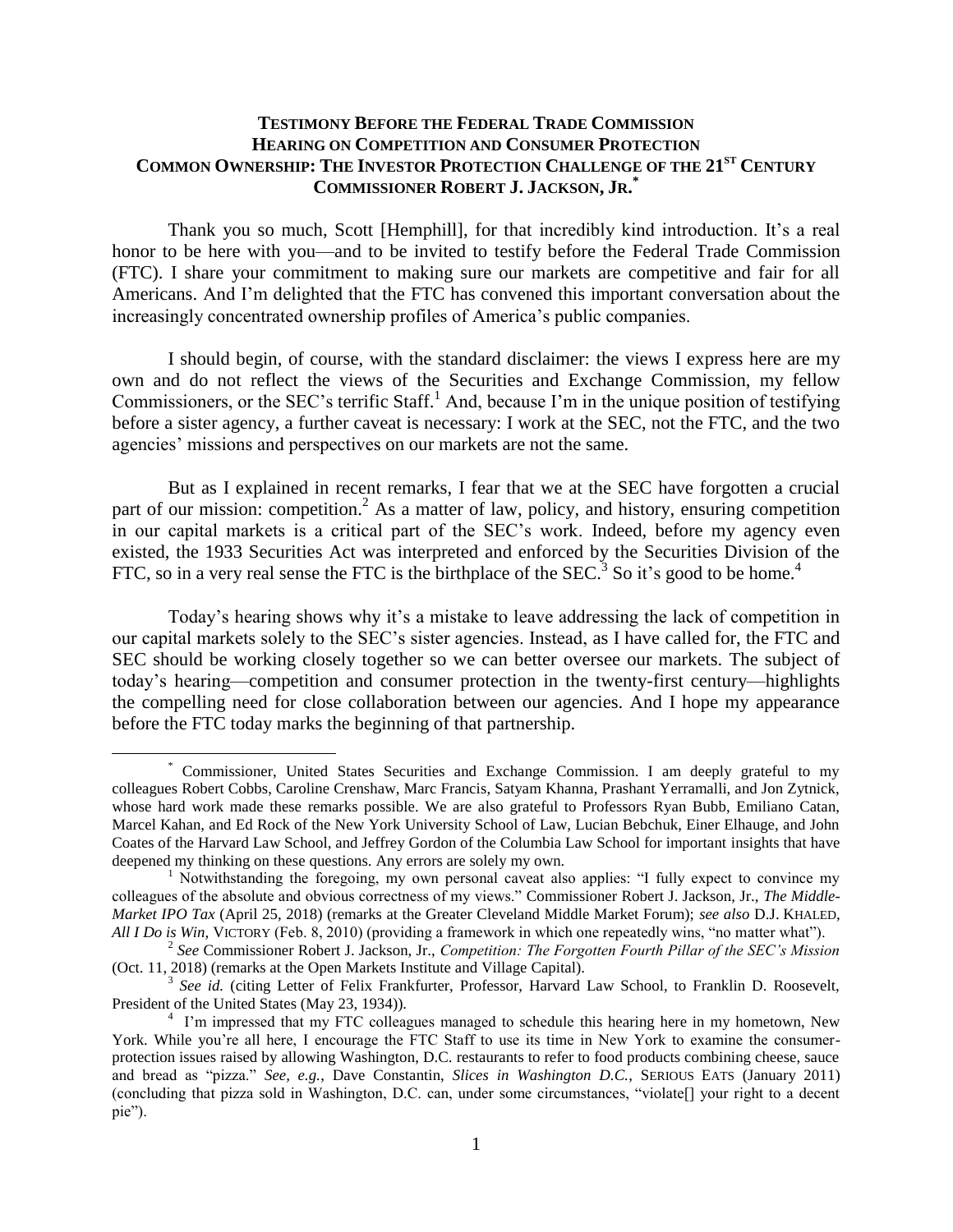Today's hearing focuses on a pressing question in modern markets: whether institutional investors, and especially passive index funds—the preferred savings vehicle for millions of retail investors—can decrease competition, resulting in higher prices for American consumers. This is a critical debate that demands and deserves the attention the FTC is giving it with these hearings, and I'll share my views on that subject shortly.

But I've come here today to urge this Commission, and mine, to view common ownership for what it is: an investor protection problem. Each year, institutional investors cast votes in corporate elections on behalf of more than 100 million American families, wielding significant power in the future of our companies and communities.<sup>5</sup> Yet investors do not get nearly enough information about how their money is being voted. It's time for that to change.

## **THE COMMON OWNERSHIP DEBATE**

Today's hearing is a victory for those who believe that researchers have a responsibility to pursue policy impact in their work. The reason, of course, is that the debate we're having is occasioned by an important and fascinating paper by the exceptional scholars Jose Azar, Martin Schmalz, and Isabel Tecu in the *Journal of Finance*.<sup>6</sup> The study provides evidence of correlation between measures of common ownership and lower output. And in important work building on those findings, Einer Elhauge argues that antitrust law permits enforcement actions on the basis of evidence of this kind.<sup>7</sup>

Although a detailed assessment of the methodological issues raised by this work is beyond the scope of these brief remarks,  $8$  as a researcher my reaction is that we're at the

<sup>5</sup> *See* Douglas H. Ginsburg, *Why Common Ownership is Not an Antitrust Problem*, HARV. L. SCH. F. ON CORP. GOV. & FIN. REG. (December 4, 2018) (citing INVESTMENT COMPANY INSTITUTE, INVESTMENT COMPANY FACT BOOK: A REVIEW OF TRENDS AND ACTIVITIES IN THE INVESTMENT COMPANY INDUSTRY (58th ed. 2018)); *see also* Keith Klovers & Douglas H. Ginsburg, *Common Ownership: Solutions in Search of a Problem*, *in* 2 LIBER AMICORUM (Nicholas Charbit et al., ed., 2019).

<sup>6</sup> Jose Azar, Martin C. Schmalz, and Isabel Tecu, *Anticompetitive Effects of Common Ownership*, 73 J. FIN. 1513 (2018). Of course, that paper builds upon previous theoretical work describing the possible anticompetitive effects of concentrated common ownership. *See* Julio J. Rotemberg, *Financial Transaction Costs and Industrial Performance* (Massachusetts Institute of Technology Working Paper No. 1554-84) (1984); Daniel P. O'Brien & Steven C. Salop, *Competitive Effects of Partial Ownership: Financial Interest and Corporate Control,* 67 ANTITRUST L.J. 559, 583 (2000). In more recent work, Professors Azar, Raina and Schmalz reach similar conclusions regarding the consumer-banking industry. *See* Jose Azar, Sahil Raina & Martin Schmalz, *Ultimate Ownership and Bank Competition* (working paper) (July 24, 2016).

<sup>7</sup> *See* Einer Elhauge, *Horizontal Shareholding*, 129 HARV. L. REV. 1267,1272 (2016) ("When the same set of institutional investors has large, leading stockholdings across such a concentrated product market, their horizontal shareholdings are likely to be problematic."); Einer Elhauge, *The Growing Problem of Horizontal Shareholding*, 3 CPI ANTITRUST CHRONICLE 1 (2017); *see also* Fiona Scott Morton & Herbert Hovenkamp, *Horizontal Shareholding and Antitrust Policy*, 127 YALE L.J. 2026 (2018).

<sup>8</sup> For a detailed analysis of the contested robustness of the findings in Azar et al., *supra* note 6, *compare*  Pauline Kennedy, Daniel P. O'Brien, Minjae Song and Keith Waehrer, *The Competitive Effects of Common Ownership: Economic Foundations and Empirical Evidence* (working paper, July 26, 2017) ("Contrary to recent research based on the same data, we find no evidence that common ownership raises airline prices.") *with* Jose Azar, Martin C. Schmalz & Isabel Tecu, *The Competitive Effects of Common Ownership: Economic Foundations and Empirical Evidence: Reply* (working paper, Sept. 20, 2018) (contesting the conclusions of Kennedy, O'Brien, Song, and Waehrer that the original paper's estimates should not be interpreted as effects of common ownership).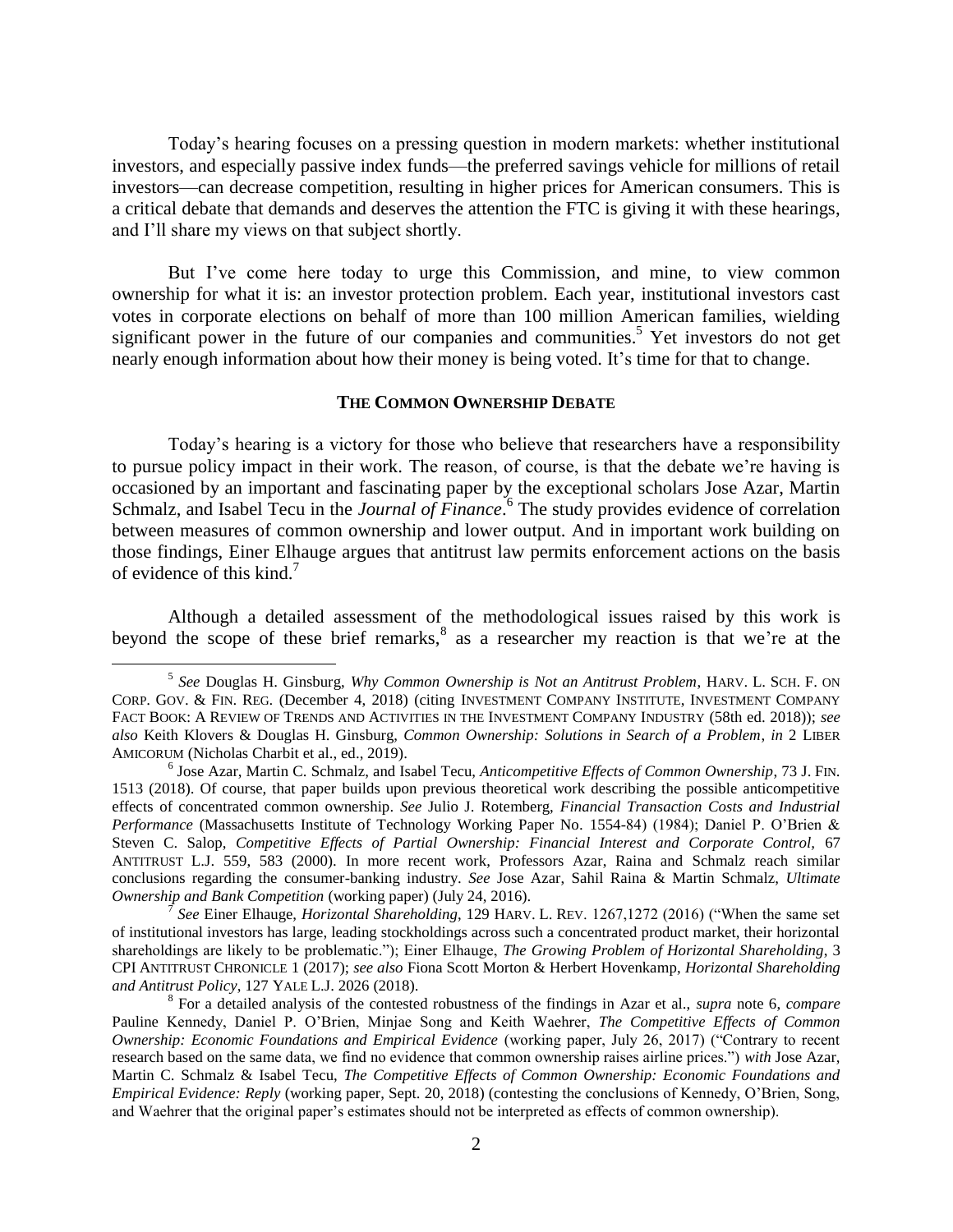beginning, rather than the end, of the academic debate about concentrated common ownership. Like most landmark papers, the work by Professors Azar, Smaltz, Tecu, and Elhauge, for now, provide policymakers with more questions than answers.<sup>9</sup>

There are at least two reasons why.<sup>10</sup> First, as important work by Scott Hemphill and Marcel Kahan argues, the current evidence does not sufficiently distinguish between two different potential strategies through which common owners could weaken competition.<sup>11</sup> On the one hand, common owners might restrict output throughout an industry, aiming to increase the value of all firms at consumer expense. On the other, they might take actions that decrease the value of one firm in order to increase the value of their other holdings in that industry.

From the perspective of a securities regulator, there is an enormous difference between the two, because less-diversified investors will oppose value-decreasing strategies but not valueincreasing ones—and the current evidence we have bears only on the latter, not the former.<sup>12</sup> Future research in this area should expressly examine that difference—using evidence of the behavior of less-diversified, but significant, institutional investors to buttress any case that common owners decrease firm value in pursuit of anticompetitive ends.

Second, the literature does not yet identify a convincing causal mechanism through which concentrated common owners could achieve anticompetitive ends. As Professors Hemphill and Kahan explain, institutional investors could do this through actions at both the "macro" level (that is, at the level of firmwide policies) and the "micro" level (relating to specific actions of a firm). But, as their paper shows, many of those potential mechanisms are, thus far, untested by the literature.<sup>13</sup> In this way, their paper serves as a critical research agenda for those concerned about the effects of concentrated ownership on competition.

<sup>&</sup>lt;sup>9</sup> Thus, as both a researcher and regulator I can agree with neither the blanket assertion that "common ownership is not an antitrust problem," Ginsburg, *supra* note 5, nor that "there is no merit to various arguments for delaying any enforcement action" on the basis of what we know today. Einer Elhauge, *New Evidence, Proofs, and Legal Theories on Horizontal Shareholding*, at 3 (working paper, January 2018).

<sup>&</sup>lt;sup>10</sup> Additional reasons to pause before proceeding with broad antitrust enforcement initiatives in this area are given in an excellent recent paper by Ed Rock and Dan Rubinfeld. *See* Edward B. Rock & Daniel L. Rubinfeld, *Antitrust for Institutional Investors*, 82 ANTITRUST L.J. 221, 238 (2018) (raising "fundamental questions about the core theoretical move of [this literature:] the extension of the . . . MHHI framework from cross-ownership to common ownership"); *see also* Menesh Patel, *Common Ownership, Institutional Investors, and Antitrust*, 83 ANTITRUST L.J. (forthcoming 2019) (urging "case-by-case" evaluation of the evidence in this area).

<sup>11</sup> *See* C. Scott Hemphill and Marcel Kahan, *The Strategies of Anticompetitive Common Ownership* 15-17 (working paper Nov. 30, 2018) (pointing out that MHHI $\Delta$ , the measure employed in the bulk of this scholarship, is appropriate only for strategies "in which the conduct in question is preferred by [concentrated owners] but not [undiversified investors in the firm].").

<sup>12</sup> *Id.* at 19 ("Thus, as to mechanisms wherein a CCO raises firm value, the [approach in Azar et al., *supra*  note 6] not only does not test such mechanisms, but is inconsistent with their use."). To be sure, MHHI can offer valuable insight on the relationships among ownership structure and investor activity, which is a crucial question implicated by several regulatory initiatives now before the SEC. For an example of important new research using these measures, *see* Alon Brav, Wei Jiang, & Tao Li, *Picking Friends Before Picking (Proxy) Fights): How Mutual Fund Voting Shapes Proxy Contests* (working paper) (2018) (evaluating the relationship between MHHI and institutional investors' votes in proxy contests).

<sup>13</sup> Hemphill & Kahan, *supra* note 11, at 57 tbl. 5 (describing five potential mechanisms through which concentrated ownership might pursue decreased competition, and concluding that three have so far been untested by the literature). One potential mechanism that *has* been tested, to a limited degree, is a strategy of selective omission—that is, for concentrated institutional owners to engage less fully with companies in order to achieve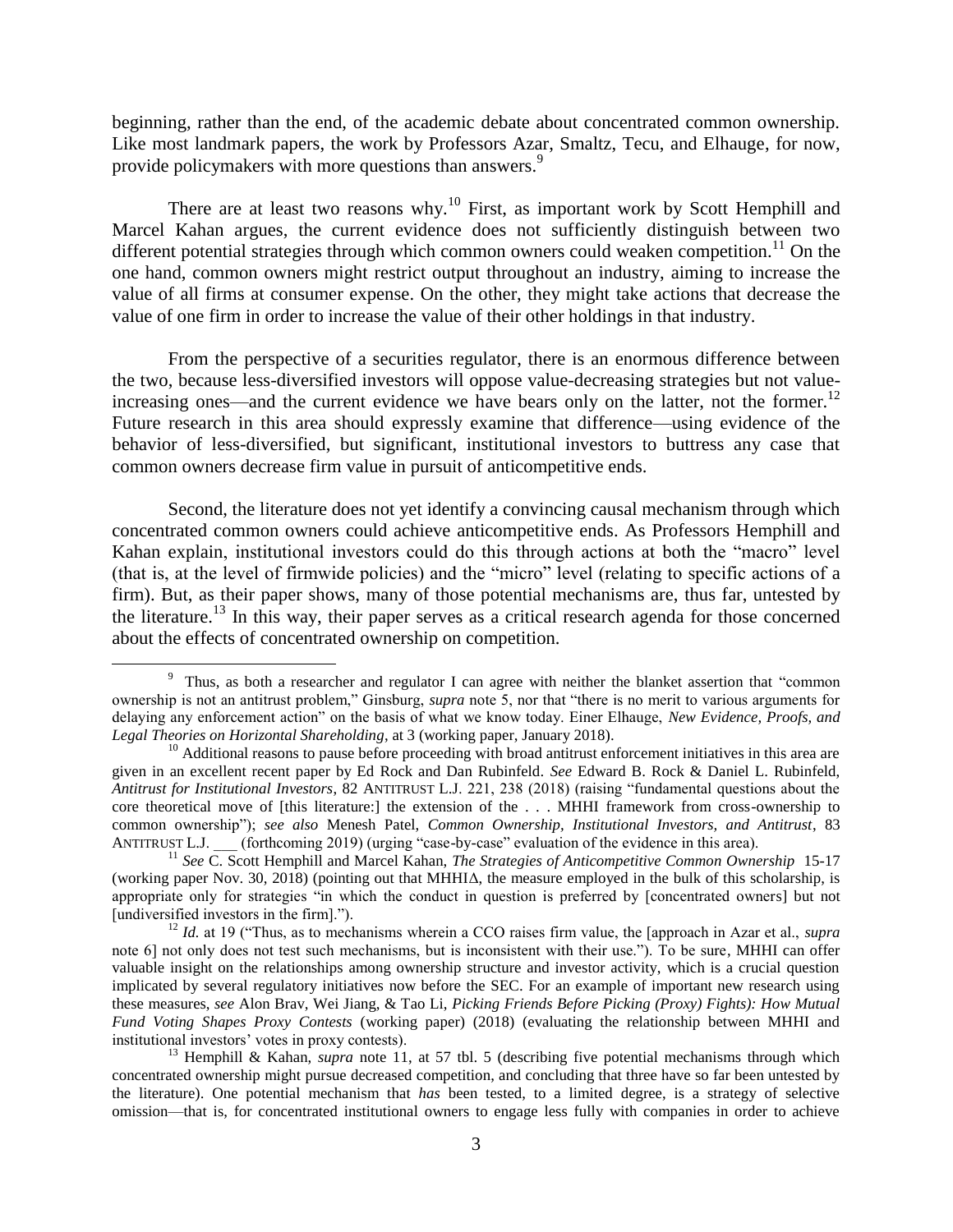As Professors Hemphill and Kahan point out, one potentially compelling possibility is that concentrated common owners take an approach to executive compensation that leads top managers to reduce competition in particular industries. Some evidence provides support for such a mechanism; other work comes to the opposite conclusion.<sup>14</sup> As a researcher whose work has emphasized the importance of corporate managers' wealth-creation incentives,<sup>15</sup> I am sympathetic to the notion that executive compensation might be a channel for communicating investor preferences. But I'm also aware that the organizational complexity of today's largest public companies makes it far from clear how—even if top managers receive an anticompetitive signal from their pay packages—those incentives affect those making pricing decisions throughout the organization. 16

For these reasons, I worry that the evidence we have today may not carry the heavy burden that, as a Commissioner sworn to protect investors, I would require to impose costly limitations on the diversified investments that American families count on to fund their education and retirement.<sup>17</sup> As Ed Rock and Dan Rubenfeld have explained, alternative proposals might meet the same goals at lower cost to investors.<sup>18</sup> And the unintended consequences of such a change could be far-reaching.

 $\overline{a}$ 

<sup>15</sup> *See* Robert J. Jackson, Jr., *Private Equity and Executive Compensation*, 60 U.C.L.A. L. REV. 638 (2013) (using, like Anton, Ederer, Gine & Schmalz, *supra* note 15, standard pay-performance measures borrowed from Brian J. Hall & Jeffrey B. Liebman, *Are CEOs Really Paid Like Bureaucrats?*, 113 Q.J. ECON. 653, 671 (1998) and Xavier Gabaix & Augustin Landier, *A Multiplicative Model of Optimal CEO Incentives in Market Equilibrium*, 22 REV. FIN. STUD. 4881 (2009), to examine the sensitivity of top executives' wealth to their firms' performance).

<sup>16</sup> *See* Robert J. Jackson, Jr., *Stock Unloading and Banker Incentives*, 112 COLUM. L. REV. 951 (2012) (studying the organizational relationship among stock-based incentives for executive officers and senior managers at large financial institutions); *see also* Viral Acharya, Lubomir P. Litov & Simone M. Sepe, *Non-Executive Incentives and Bank Risk-Taking* (working paper) (2014) (offering evidence of some dissonance among executive and nonexecutive incentives at financial institutions).

<sup>17</sup> *See, e.g.*, Eric A. Posner, Fiona M. Scott Morton & E. Glen Weyl, *A Proposal to Limit the Anti-Competitive Power of Institutional Investors*, 83 ANTITRUST L.J. \_\_\_ (forthcoming 2019) (arguing that the Department of Justice and Federal Trade Commission should adopt a "safe harbor" from federal antitrust enforcement for institutional investors who limit their holdings in an industry to less than 1% of the total size of the industry); Rock & Rubinfeld, *supra* note 10, at 37 ("from the [ordinary, diversified] investor's perspective, the most dramatic change would be that costs would go up"). Although I am unpersuaded that the evidence we have today supports their particular policy proposal in this area, these scholars have offered a series of insightful new ideas that are receiving much-deserved attention. *See* ERIC POSNER & E. GLEN WEYL, RADICAL MARKETS: UPROOTING CAPITALISM AND DEMOCRACY FOR A JUST SOCIETY (2018).

<sup>18</sup> *See* Edward B. Rock & Daniel L. Rubinfeld, *Defusing the Antitrust Threat to Institutional Investor Involvement in Corporate Governance* (working paper 2017) (proposing an alternative safe harbor).

anticompetitive ends. *See id*. at 55 ("Selective omission should generate no resistance by the targeted firm nor raise any eyebrows."). Importantly, however, the current literature does not distinguish among the different opportunities and incentives faced by institutions managing largely passive funds versus those with significant assets in active strategies—an important institutional distinction that future work can and should explore.

<sup>14</sup> *Compare* Miguel Anton, Florian Ederer, Mireia Gine & Martin Schmalz, *Common Ownership, Competition, and Top Management Incentives* (ECGI Finance Working Paper No. 511/2017) (identifying industrylevel relationships between MHHI and executive pay on the basis of industry-relative analysis) *and* Lantian Liang, *Common Ownership and Executive Compensation* (working paper) (2016) (coming to a similar conclusion) *with*  Heung Jin Kwon*, Executive Compensation Under Common Ownership* (working paper) (2016) (using executive pay "flows" as the principal measure and arriving at the opposite conclusion).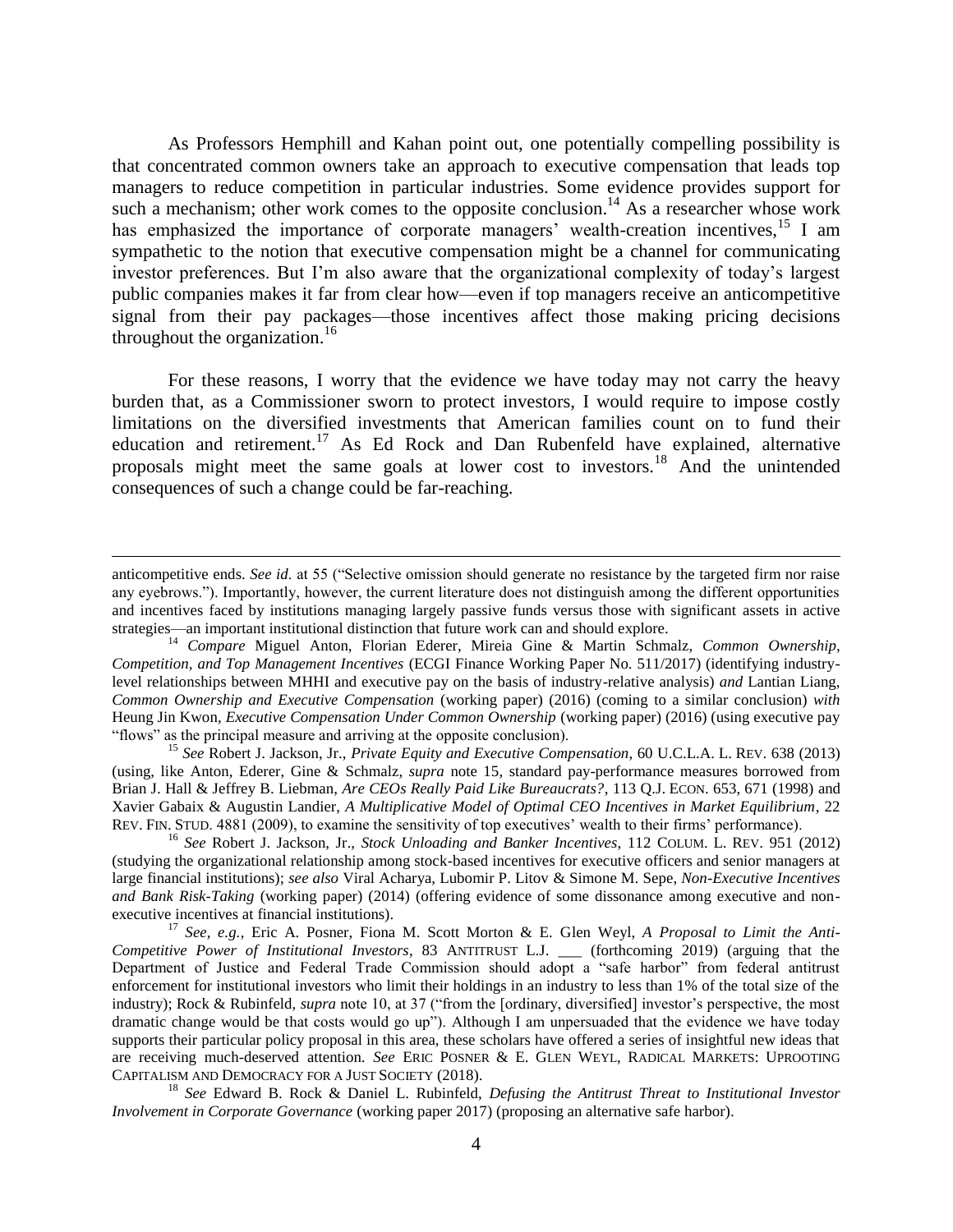Research on whether the common ownership of stocks by a few large funds poses an antitrust problem raises important questions about the future of competition policy. Whatever one thinks of that work, I worry that the academic debate thus far has distracted us from a pressing problem. Whether concentrated common ownership has led to weakened competition can and should be debated. What is *not* debatable, however, is that we are at a pivotal moment in financial history when corporate elections are increasingly decided by a handful of powerful index fund managers. That concentration of power is an urgent corporate governance challenge of our time.

Unfortunately, the SEC's current rules leave investors largely in the dark about how these institutions are voting the shares that underlie American families' savings. That's why I'm here today to call on my colleagues at the SEC to pursue rules that will take advantage of existing data on institutional voting to empower investors with better information as to how their shares are voted in the elections that will determine the future of American capitalism.

## **THE CONCENTRATION OF VOTING POWER IN AMERICAN CORPORATE ELECTIONS**

As Professor John Coates has pointed out, the increasing indexation of American families' savings has led to an astonishing result: what Coates calls the "Problem of Twelve," or that "control of most public companies . . . will soon be concentrated in the hands of a dozen or fewer people."<sup>19</sup> John Bogle—the inventor of the index fund himself—recently conveyed his surprise that the three largest index funds might soon "own more than 30% of the stock market"; such concentration, he argues, "would [not] serve the national interest."  $20$ 

How did we get here? We should begin by acknowledging the enormous success that index funds have enjoyed since their creation more than a generation ago. That success, of course, stems from the fact that index funds have given millions of American families a low-cost means of participating in the Nation's economic future. It is no surprise<sup>21</sup> that hardworking Americans leapt at the chance to be a part of our stock market's growth, and have made index funds among the most popular innovations in the history of modern finance.<sup>22</sup>

<sup>19</sup> John C. Coates, *The Future of Corporate Governance Part I: The Problem of Twelve*, at 1 (working paper) (Sept. 2018). Coates explains: "Twelve is an imprecise metaphor for a "small number"—for a given public company, the number might be even smaller, or modestly larger—but is the typical size of a public company board. In effect, indexation is concentrating power over all public companies in the hands of one board-sized group." *Id*. & n.1. He concludes that policymakers' goals should be "to preserve the agency-cost reducing impact that concentration of ownership in fewer hands has on portfolio companies, while addressing the potential agency costs, and legitimacy and accountability challenges that related concentration creates." *Id.* at 23. I agree with Professor Coates: "Whatever the right response, the issue is not likely to go away." *Id.*

<sup>20</sup> John C. Bogle, *Bogle Sounds a Warning on Index Funds*, WALL ST. J. (Nov. 29, 2018).

<sup>&</sup>lt;sup>21</sup> In finance, most things that are now true seem obvious in hindsight. That is certainly the case for the success of index funds—even though, when the idea was first proposed, "strategy of simply tracking a broad market index was [at first] almost totally rejected by Wall Street." *Id.*; *see also* Baruch Fischhoff & Ruth Beyth, *"I Knew It Would Happen: Remembered Probabilities of Once-Future Things*, 13 ORG. BEHAVIOR & HUMAN PERF. 1 (1975) (providing early experimental evidence of the hindsight-bias phenomenon using President Nixon's famous visit to China); Amos Tversky & Daniel Kahneman, *Availability: A Heuristic for Judging Frequency and Probability*, 5 COGNITIVE PSYCH. 207 (1973).

<sup>22</sup> *See, e.g.*, Coates, *supra* note 19, at 20 ("[I]ndexation has generated real and large social benefits in the form of lower expenses and greater long-term returns for millions of individuals investing directly or indirectly for retirement.").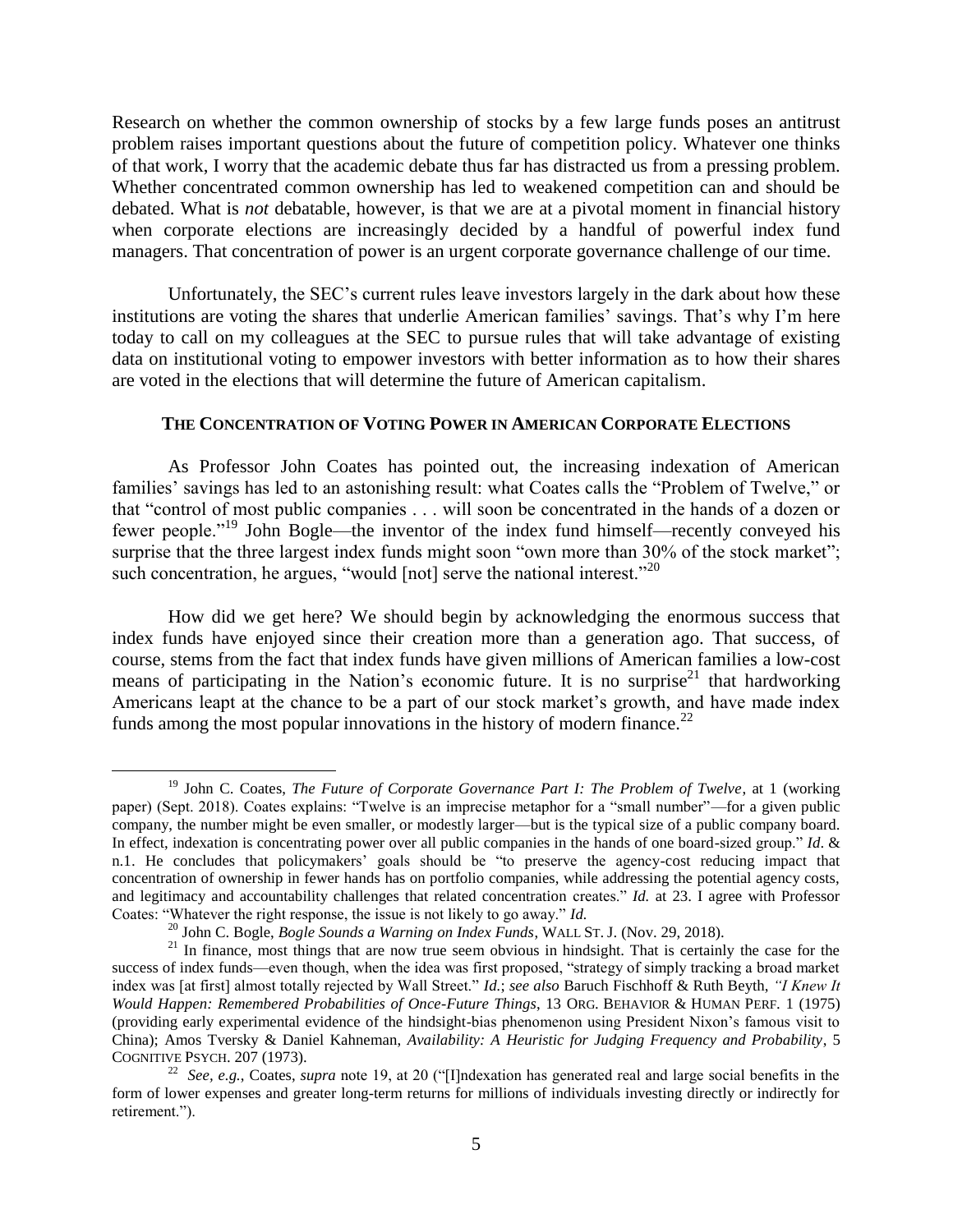That's why, by 2013, index funds and similar exchange-traded funds made up more than 10% of U.S. public company ownership.<sup>23</sup> Indeed, Coates has convincingly argued that this figure may *underestimate* the pervasiveness of passive ownership—and that more than 20% of global assets are now owned by passive vehicles. $^{24}$ 

The rise of passive funds has had enormous benefits for individual investors—but comes with a cost for corporate accountability. As New Dealers Adolf Berle and Gardiner Means explained in their seminal text, public ownership of America's largest companies separated ownership from control, giving corporate insiders the power to manage American industry in a way that favors managers' private interests over those of public investors.<sup>25</sup> In response, the Nation developed investor-protection laws requiring audits, disclosure, and SEC oversight. Those laws—and the Delaware fiduciary-duty protections that have evolved over generations rely on investors to use the shareholder vote to discipline wayward corporate managers.<sup>26</sup>

In a way, the massive scale of index funds gives hope to those concerned about holding insiders to account. The reason is that, by consolidating the disparate shareholdings of millions of Americans, funds may be able to overcome the collective-action problems all individual voters face—and make corporate elections a real deterrent for managers who would otherwise take advantage of distracted shareholders.<sup>27</sup>

The problem is that index funds are not immune from the economic reality that they may pursue their own interests rather than those of their investors. As Delaware's Chief Justice has explained, index funds and the large institutions who run them "separat[e] ownership from ownership."<sup>28</sup> The ordinary Americans who use index funds to save for their retirements don't directly own, and therefore don't directly vote, the shares of the largest U.S. public companies. As a result, a few large institutions today vote millions of American families' money in corporate elections that will help decide our economic future.

<sup>23</sup> *Id.* at 10 & tbl.1; Lucian Bebchuk, Alma Cohen & Scott Hirst, *The Agency Problems of Institutional Investors*, 31 J. ECON. PERSP. 89, 92 tbl. 1 (2017) (providing evidence that, on average, the largest five holders of the largest 20 U.S. public companies own more than 20% of the company's shares).

<sup>&</sup>lt;sup>24</sup> *Id.* at 13 & n.28 ("The bottom line is that indexed funds now own more than 20% and perhaps 30% or more of nearly all U.S. public companies."). One reason that other analyses may understate the degree of passive ownership is that those figures frequently exclude pension-fund and foreign-investor ownership. *Id.* at 11-13.

<sup>&</sup>lt;sup>25</sup> ADOLF BERLE & GARDINER MEANS, THE MODERN CORPORATION AND PRIVATE PROPERTY (1932) (describing the classical concern that public-company investors "have surrendered the right that the corporation should be operated in their sole interest").

<sup>26</sup> *See, e.g.*, *Blasius Industries, Inc. v. Atlas Corp.*, 564 A.2d 651 (1988) (Allen, Ch.) (providing the seminal statement of the Delaware principle that the "shareholder franchise is the ideological underpinning upon which the legitimacy of directorial power rests," and observing in 1988, with the Chancellor's typical prescience, that, after a period in which it was "conventional to dismiss the stockholder vote as a vestige or ritual of little practical importance," "[i]t may be that we are now witnessing the emergence of new institutional voices and arrangements that will make the stockholder vote a less predictable affair than it has been").

 $27$  For the seminal debate as to whether large institutional investors can be expected to play this role, *compare* Bernard Black, *Agents Watching Agents: The Promise of Institutional Investor Voice*, 39 U.C.L.A. L. REV. 811 (1992) (providing arguments for why institutional investors may be an efficient provider of corporate oversight) *with* John C. Coffee, Jr., *Liquidity Versus Control: The Institutional Investor as Corporate Monitor*, 91 COLUM. L. REV. 1277 (1991) (describing potential limits of institutional-investor capacity to provide such oversight).

<sup>28</sup> Leo E. Strine, Jr., *Can Corporations Be Managed for the Long Term Unless Their Powerful Electorates Also Act and Think Long Term?*, 66 BUS. LAW. 1, 4 (2010).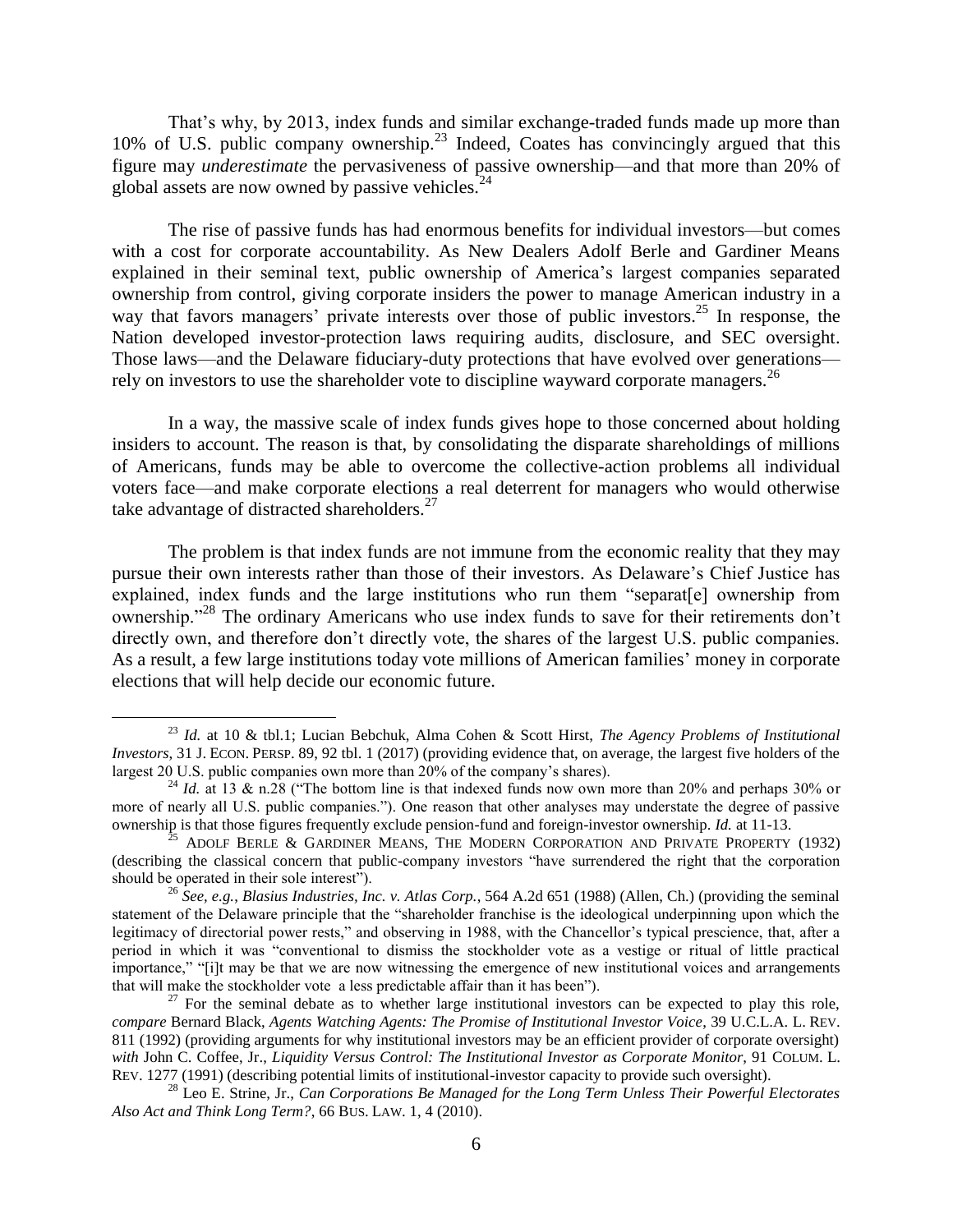So the problem we face is that institutional investors might vote Americans' money in a way that reflects the institution's interests rather than those of investors.<sup>29</sup> Some, like Lucian Bebchuk and Scott Hirst, worry that fund managers underinvest in oversight of the companies they own and can be too deferential to corporate management.<sup>30</sup> Others have the opposite concern: that these powerful institutions lack necessary information to guide corporate decisionmaking.<sup>31</sup> And still others have observed that large institutions often allow other investors, like hedge funds, to set the corporate agenda. $32$ 

Whatever one thinks about those debates, all should agree that American investors are entitled to understand how their money is being voted in corporate elections. That's why it's time for the SEC to bring transparency to the increasingly important voting practices of major institutional investors.

## **THE PATH AHEAD**

Large institutions, and especially index investors, wield unprecedented power in corporate elections—power that comes from the savings of millions of American families. What can the SEC do to make sure that ordinary investors understand how institutions are wielding their influence?

We should start by shining light on how institutions vote Americans' money. For more than a decade, the Commission has required funds to provide detailed disclosure of institutional investors' voting policies and records.<sup>33</sup> The resulting data are rich and detailed. But the information is utterly incomprehensible to the ordinary investors whose money is at stake.

 $29$  Anyone serious about accountability should be equally concerned about the dissonance between large institutions and the investors they represent as they are about the faithfulness of corporate insiders to the interests of shareholders. That is why Delaware's Chief Justice has been right to identify the role of institutional investors in failing to check corporate practices that so frequently raise objections from ordinary American shareholders. *See*  LEO E. STRINE, JR., NEW YORK UNIVERSITY SCHOOL OF LAW DISTINGUISHED JURIST LECTURE, *Fiduciary Blind Spot: The Failure of Institutional Investors to Prevent the Illegitimate Use of Working Americans' Savings for Corporate Political Spending* (November 29, 2018).

<sup>30</sup> Lucian Bebchuk & Scott Hirst, *Index Funds and the Future of Corporate Governance: Theory, Evidence, and Policy* (working draft) (November 2018); *see also* Bebchuk, Cohen & Hirst, *supra* note 23, at 94.

<sup>31</sup> *See* Zohar Goshen and Richard Squire, *Principal Costs: A New Theory for Corporate Law and Governance*, 117 COLUM. L. REV. 767 (2017) ("When investors exercise control, they make mistakes due to a lack of expertise, information, or talent, thereby generating [what those scholars call] principal competence costs."). Relatedly, increasing concern about the role of proxy-advisory firms is based, in part, on corporate insiders' conviction that those firms wield too much power—influence drawn in part from the size of institutional investors who follow advisor recommendations.

<sup>32</sup> *See* Ronald J. Gilson & Jeffrey N. Gordon, *The Agency Costs of Agency Capitalism: Activist Investors and the Revaluation of Governance Rights*, 113 COLUM. L. REV. 44 (2011) (presciently observing, some seven years ago, the increasing importance of "divergence between the interests of record owners—the institutional investors and the beneficial owners of those institutional stakes," and noting that activist investors "play[] a specialized capital market role of setting up intervention proposals for resolution by institutional investors").

<sup>33</sup> *See* Securities and Exchange Commission, Final Rule: Disclosure of Voting Policies and Proxy Voting Records by Registered Management Investment Companies, File No. S7-36-02 (April 14, 2003) (requiring a "fund to file with the Commission and to make available to its shareholders, either on its website or upon request, its record of how it voted proxies relating to portfolio securities" on Form N-PX).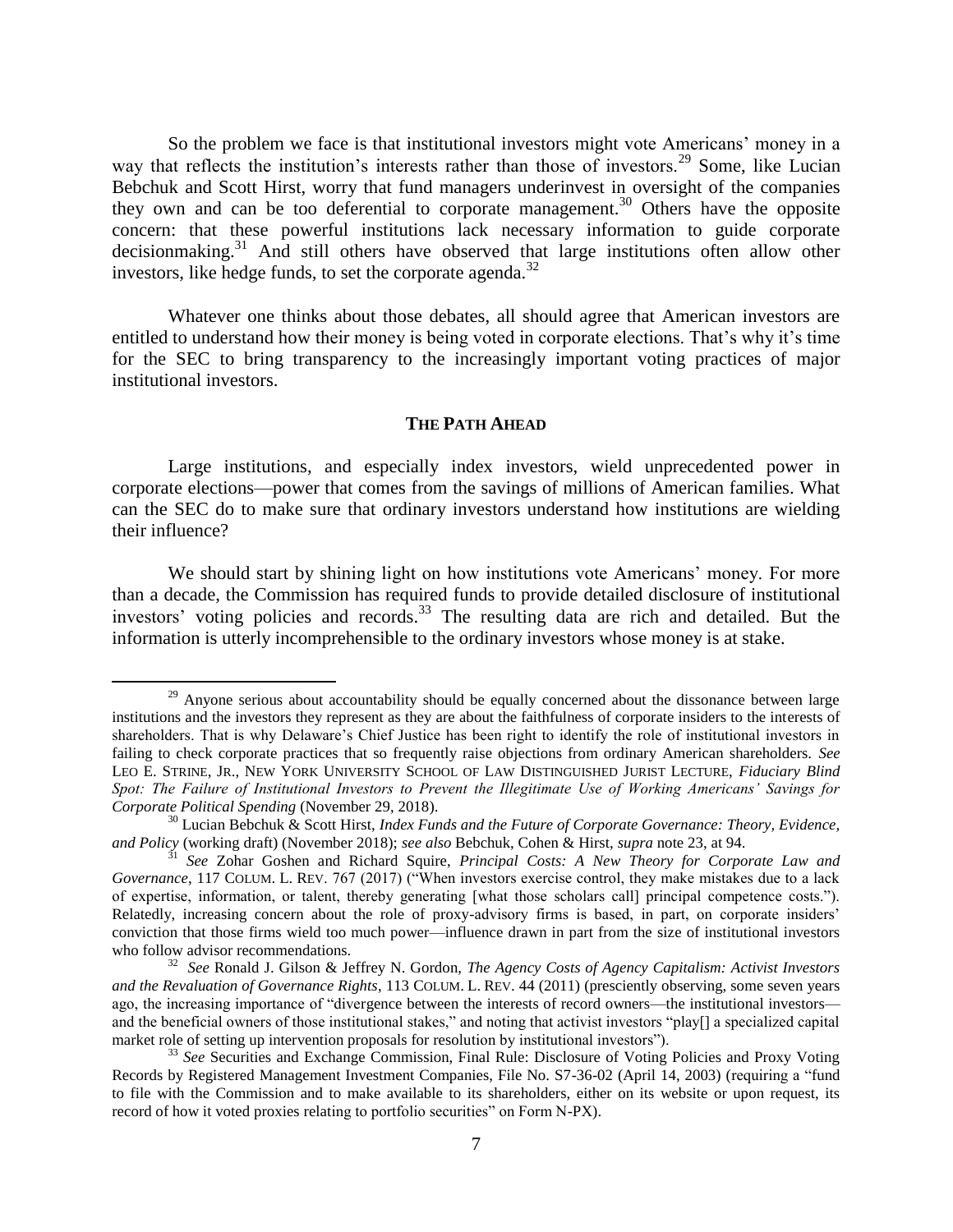Recognizing the need to give investors clear, concise information on how their money is voted, several leading institutional investors have taken important steps toward transparency, publishing policies that govern their voting decisions.<sup>34</sup> But those policies can be difficult to enforce and thus modest in effect—and, besides, they don't tell investors how their money was *actually* voted in corporate elections each year, information we have but don't use. 35

That's why scholarship using advanced data-science techniques to extract and decipher information on institutional voting from SEC filings is so important. A recent working paper by Ryan Bubb and Emiliano Catan uses those techniques to identify what they call the "party structure" of mutual-fund voting.<sup>36</sup> As it turns out most significant institutional investors belong to one of three major "parties" in corporate elections.<sup>37</sup> The paper even offers a preliminary picture of where funds might fit on the authors' proposed political spectrum:



**FIGURE 1. THE PARTY STRUCTURE OF MUTUAL FUNDS. 38**

Whether the Bubb-Catan approach, or a competing method, is the best way to show how institutional investors vote is beyond the scope of my testimony. Instead, my focus is on the fact

<sup>&</sup>lt;sup>34</sup> In particular, the annual letter of Larry Fink, the Chief Executive Officer of BlackRock, has become essential reading for those interested in how that firm will approach voting during each proxy season. *See, e.g.*, Alicia McElhaney, *Larry Fink to CEOs: Contribute to Society or Lose BlackRock's Investment,* INSTITUTIONAL INVESTOR (Jan. 16, 2018); *see also* Coates, *supra* note 19, at 20 (describing the publication of institutional investors' "stewardship codes" as a potential policy prescription).

<sup>&</sup>lt;sup>35</sup> See id. at 20 (noting that, although such codes are prominent in the United Kingdom, they "suffer from the usual problems of self-governance, including weak enforcement," and are "modest in their effects").

<sup>36</sup> *See* Ryan Bubb & Emiliano Catan, *The Party Structure of Mutual Funds* (working paper) (June 22, 2018) ("apply[ing] standard unsupervised learning tools from the machine learning literature to analyze a comprehensive dataset of mutual funds' votes").

 $37$  In separate work, a different group of authors contends that a two-party model more neatly fits the voting data, and makes an importantly distinct methodological choice: grouping fund voting behavior at the mutual-fund, rather than the fund-family, level. *Compare* Bubb & Catan, *supra* note 36, *with* Patrick Bolton, Tao Li, Enrichetta Ravina & Howard Rosenthal, *Investor Ideology* (working paper) (July 2, 2018).

<sup>38</sup> *See* Bubb & Catan, *supra* note 36, at 43 & fig. 3 (providing the relative positioning of major institutional investors' vote preferences in a spatial model in comparison to the positions of management and ISS).